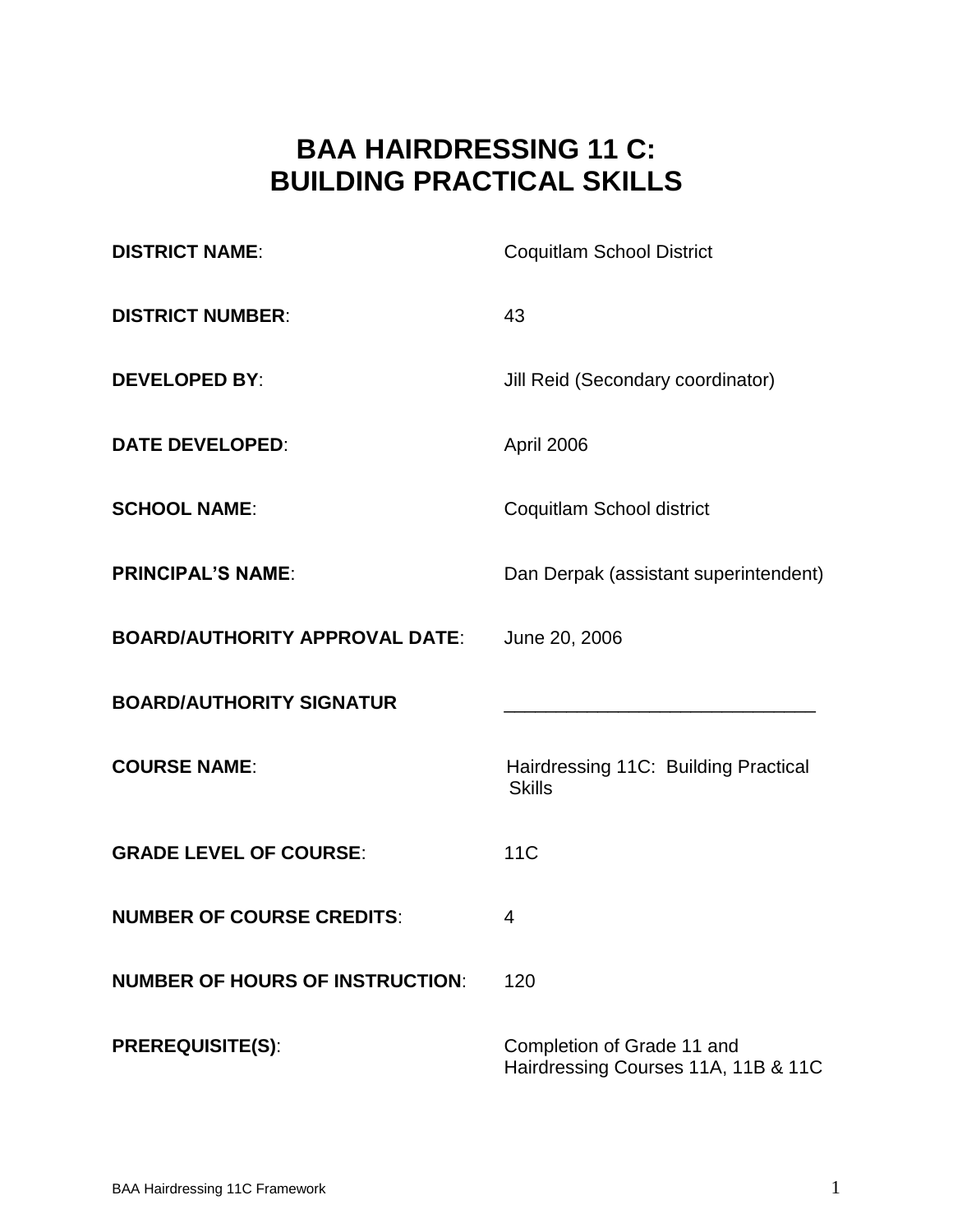# **SPECIAL TRAINING, FACILITIES OR EQUIPMENT REQUIRED**:

Hairdressing Salon, "Tools of the Trade"

## **COURSE SYNOPSIS**:

Hairdressing 12C is a practical course which reinforces the basic techniques of hairdressing and extends theoretical knowledge in specific practical applications.

### **RATIONALE**:

This course will provide students with opportunity to practice skills.

This course is taken concurrently with Hairdressing 12A which focuses on theocratical concepts. This course is designed to give students the opportunity to "put theory into practice". It is the foundation for the building of practical skills which students will further develop in their work experience placements.

# **ORGANIZATIONAL STRUCTURE**

| <b>UNIT</b> | <b>TITLE</b>                        | <b>TIME</b> |
|-------------|-------------------------------------|-------------|
|             | <b>Salon Orientation</b>            | 10          |
| ◠           | <b>Introductory Procedures</b>      | 10          |
| 3           | Applications                        | 30          |
| 4           | <b>Hair Cutting</b>                 | 30          |
| 5           | <b>Basic Styling Techniques</b>     | 30          |
| 6           | <b>Basic Blow Drying Techniques</b> | 30          |
|             |                                     | 120         |

# **UNIT 1**: **Salon Orientation**

Salon orientation provides an overview of the organization and operation of a salon including reception duties, meeting and greeting clients, housekeeping duties, and learning to present themselves in a confident, ethical, and professional manner.

# **Curriculum Organizers**

- Reception Duties
- Housekeeping Duties.
- Customer Relations and Professionalism

# **Learning Outcomes**

 Students demonstrate telephone skills, booking appointments, scheduling workload, and greeting clients.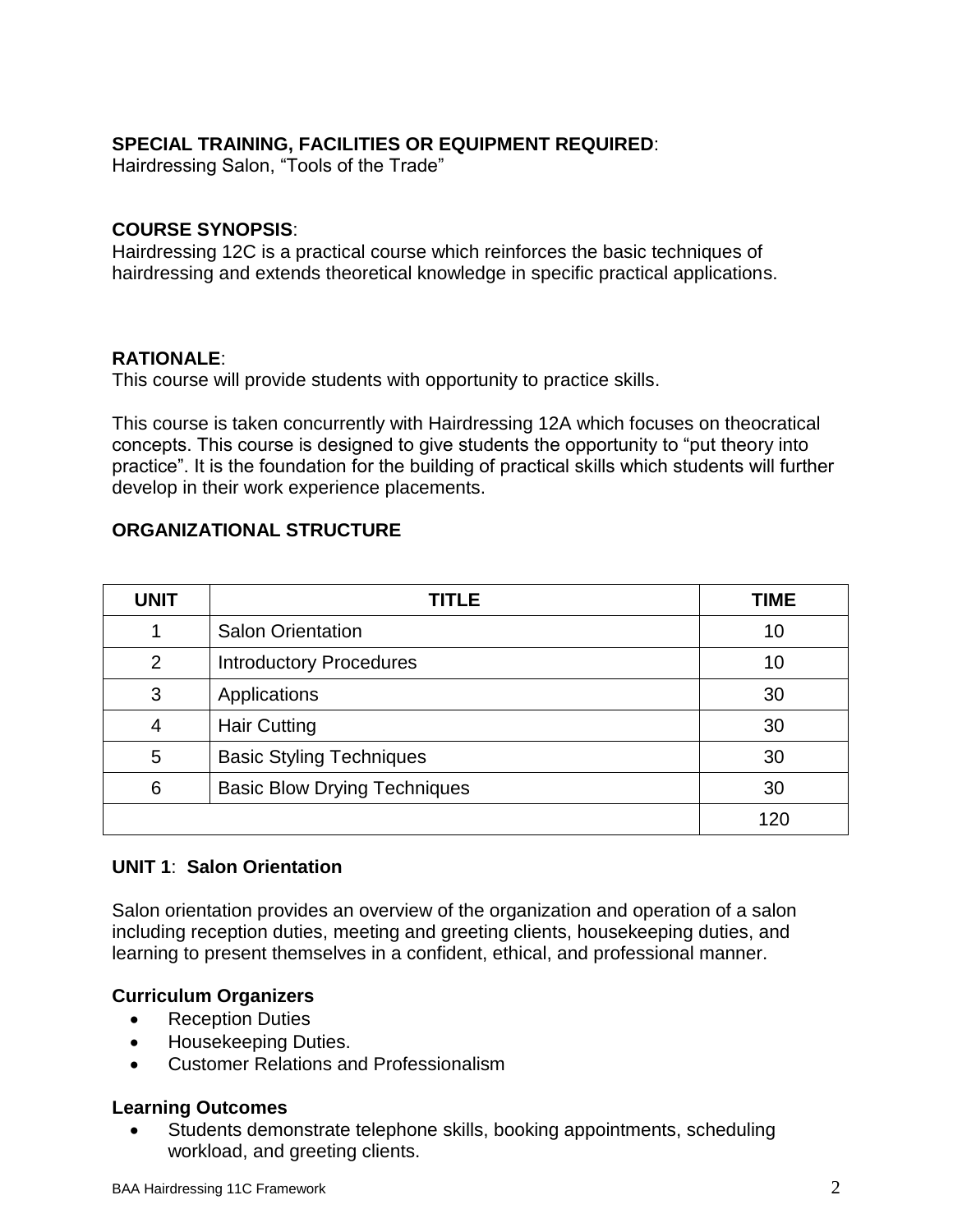- 2. Students demonstrate housekeeping skills such as laundry, organization of supplies and products, and sanitization of equipment.
- 3. Students demonstrate an appropriate and professional manner in meeting, greeting and working with clients in the salon.
- Students demonstrate how to handle a complaint effectively.

# **UNIT 2**: **Introductory Procedures**

Students practice preparing the customer for services.

# **Curriculum Organizers**

- Draping
- Shampooing
- Rinsing
- Scalp Treatments

# **Learning Outcomes**

*Students will demonstrate how to:* 

- protect the client's clothing and skin from chemical services
- correctly shampoo and rinse client's hair
- effectively apply different scalp products and use them for appropriate conditions
- apply massaging techniques

# **UNIT 3**: **Applications**

Applications provides students with techniques for applying a variety of chemical products to the hair.

# **Curriculum Organizers**

- Permanent Waves
- Perm solutions
- Neutralizers
- Setting Lotions
- Conditioners/Treatments
- Colour Rinses

# **Learning Outcomes**

*Students demonstrate correct technique for:*

- wrapping, processing solutions, and removal of solutions for permanent waves
- aftercare for permed hair
- application and timing of neutralizers
- selection and application of setting lotions
- selection, application, and timing of conditioners and treatments
- application of colour rinses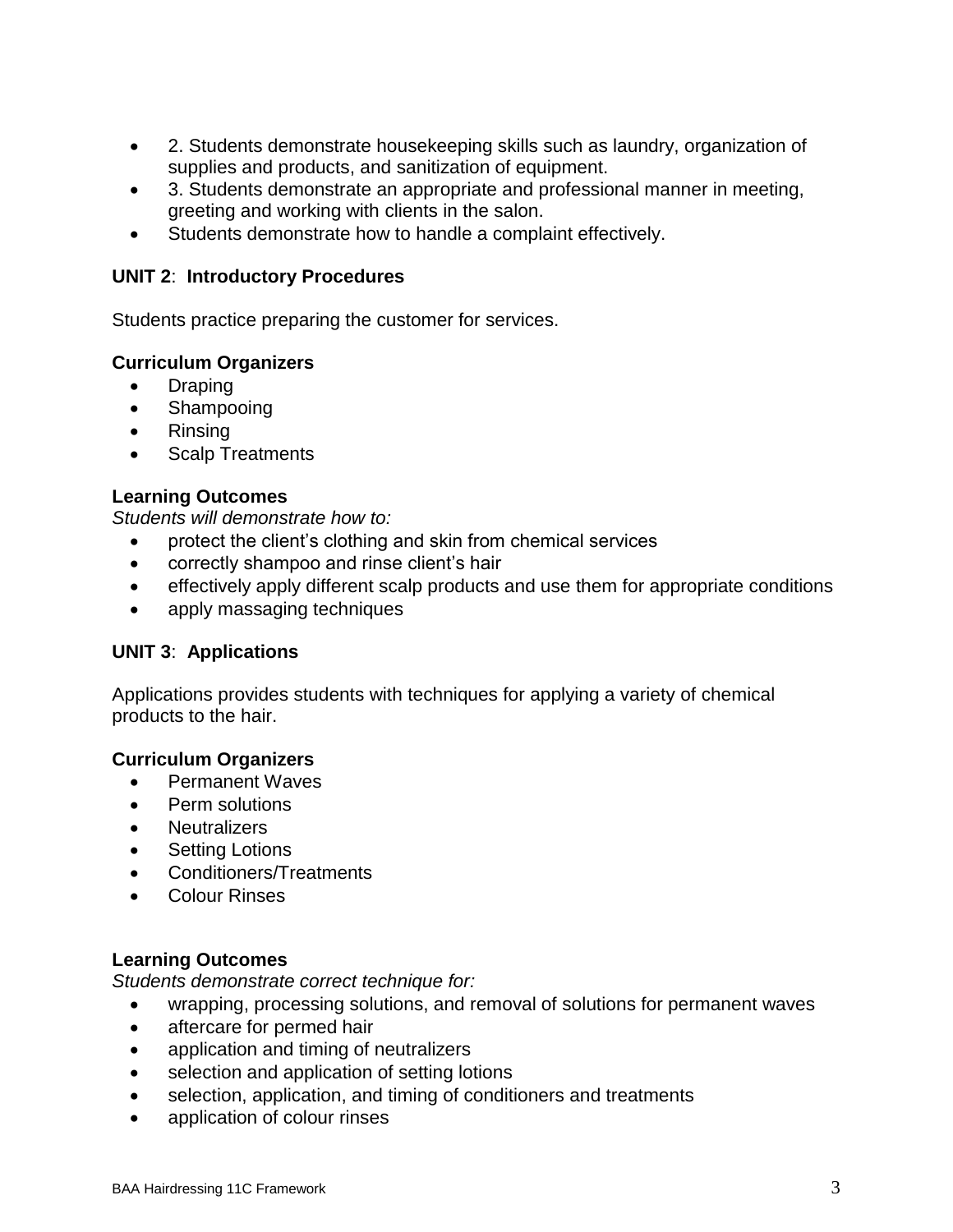# **UNIT 4**: **Haircutting**

This unit introduces students to and provides opportunity to practice basic hair cutting techniques.

### **Curriculum Organizers**

Basic Lines - 4 basic hair cutting styles

### **Learning Outcomes**

*Students demonstrate correct technique for:*

- sectioning hair in preparation for cutting
- cutting the basic design line
- handling scissors and combs
- following patterns

# **UNIT 5**: **Basic Styling Techniques**

This unit introduces students to and provides opportunity to practice basic styling techniques utilising different tools such as combs and clips, and liquid tools such as styling gels.

#### **Curriculum Organizers**

- Moulding
- Shaping
- Fingerwaving
- Pincurls
- **Setting**

#### **Learning Outcomes**

Students demonstrate correct technique for:

- shaping/moulding wet hair around the curve of the head
- creating waves
- forming and placing pin curls
- placing rollers

# **UNIT 6**: **Blow Drying Techniques**

This unit introduces students to blow drying techniques as well as using various thermal styling tools such as brushes, curling irons, flat irons, and hot rollers.

#### **Curriculum Organizers**

- Pre drying
- Round brush
- Denman brush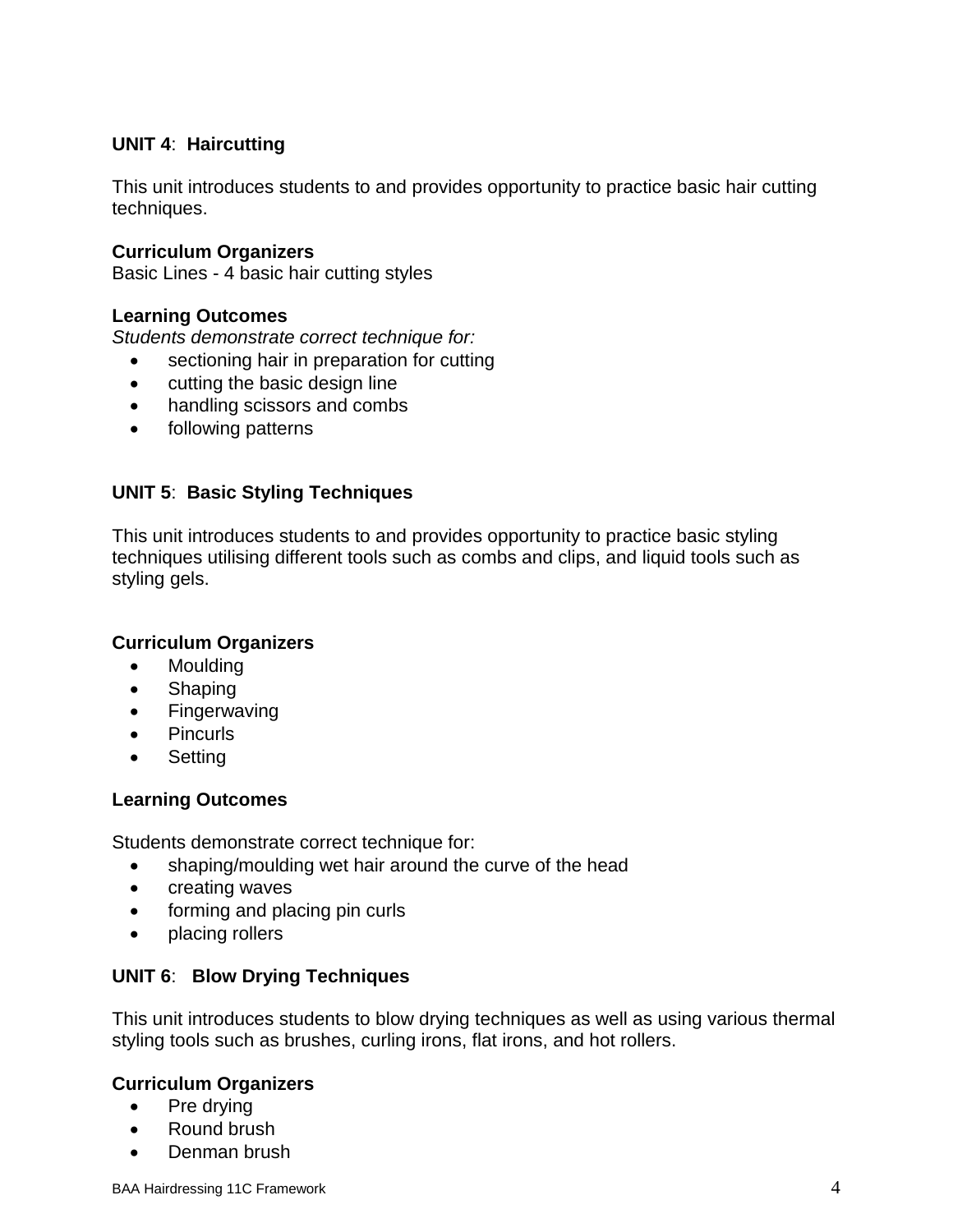- Flat Brush
- Styling with thermal tools
- Combout and finish

# **Learning Outcomes**

*Students demonstrate correct technique for:*

- drying hair prior to styling
- creating volume and curls with a round brush
- creating soft styles with a denman brush
- preparing the hair for a flat iron treatment
- using a flat iron safely
- placing hot rollers on the head
- creating different bases of curls with a curling iron
- combing out and finishing the hair style

# **INSTRUCTIONAL COMPONENT**:

- Demonstration videos
- Practical demonstrations
- Cooperative analyses and critiques
- Problem solving techniques

# **ASSESSMENT COMPONENT**:

Students will be assessed by a variety of formative and summative methods including:

- **Effective formative assessment via:** 
	- o Clearly articulated and understood learning intentions and success criteria
	- o Questions posed by students, peers and teachers to move learning forward
		- Discussions and dialogue
	- o Feedback that is timely, clear and involves a plan
	- o Students are resources for themselves and others peer and selfassessment
	- o Student ownership

Formative assessment used to adapt learning experiences and inquiry plans on an ongoing basis to meet specific learning goals.

Development, awareness and action, based upon metacognition intended to lead to learner independence and self-coaching.

Summative Assessment:

Summative assessments will be determined as students demonstrate proficiency/mastery toward particular learning outcomes. Summative assessments and final grades will reflect the following: